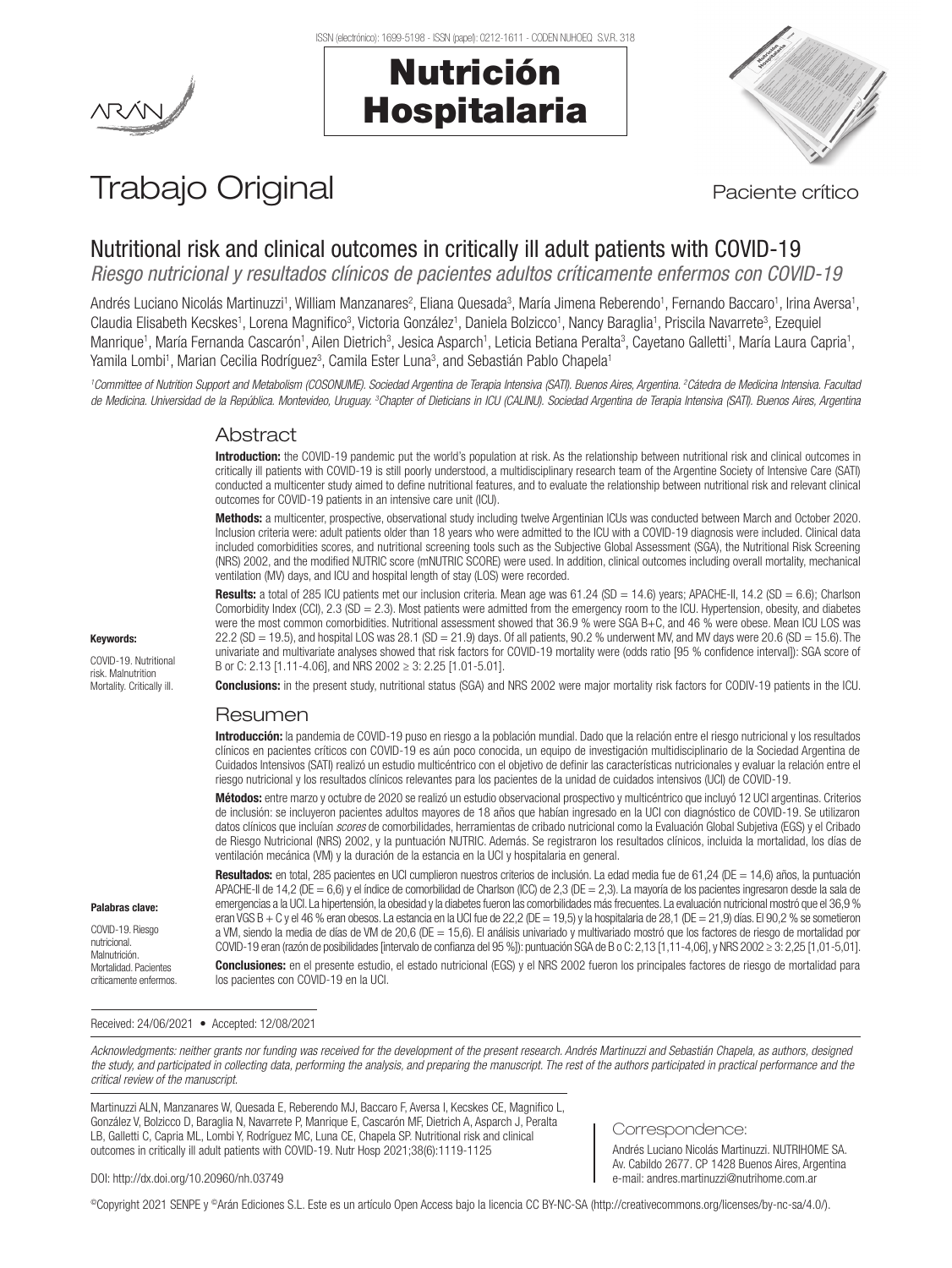# INTRODUCTION

The year 2020 began as a very stressful year because of a new potentially fatal disease called COVID-19, caused by a novel coronavirus named severe acute respiratory syndrome coronavirus 2 (SARS-CoV-2) (1), which was primarily detected in Wuhan, Hubei, China. After a brief period, many different retrospective and observational clinical studies were published trying to share some insights into the global pandemic and the infected patients (2). Over the past year, different guidelines and clinical recommendations from international critical care societies for the treatment and management of COVID-19 ICU patients were published (3). However, these international recommendations, aimed to guide healthcare professionals, were mostly based on weak and insufficient evidence (4). Furthermore, nutritional risk screening and early nutritional therapy have been widely recommended for seriously ill patients. So far, however, there is not enough evidence showing a clear relationship between nutritional risk and clinical outcomes.

As a part of the Argentine Society of Intensive Care (SATI), our Metabolic and Nutritional Support Committee (COSONUME) and the Dietician Section (CALINU) wanted to be prepared when the pandemic arrived in Argentina. That is why we participated in an initiative to collect and translate the information available, and transform it into recommendations for intensive care specialists working in Argentinian ICUs (5).

During this process, our committee acknowledged some inconsistencies in the evidence and lack of information regarding the nutritional characteristics of COVID-19 patients and their relationship with relevant clinical outcomes for the critically ill. As an example of that, according to current evidence there are conflicting data regarding obesity, illness severity, and mortality (6-8).

Most COVID-19 patients who are admitted to the ICU exhibit severe respiratory failure due to isolated viral pneumonia or acute respiratory distress syndrome (ARDS) (8,9). According to current knowledge, there is enough evidence showing a strong association between severe critical illness and malnutrition, muscle wasting, organ dysfunction, and poor clinical outcomes (10). Therefore, nutritional support (NS) and metabolic interventions are a crucial vital support for these patients. Based on these premises, we consider that an adequate assessment of nutritional risk and its relationship with clinical outcomes is necessary (4,6,12) to correctly select the patients who will benefit from NS (9,12).

Therefore, the aims of this study were to define the nutritional characteristics of critically ill patients with COVID-19, and to evaluate any associations between nutritional risk and clinical outcomes in seriously ill adult patients.

### METHODS

This is a multicenter, prospective, observational trial that included 12 tertiary-level Argentinian hospitals belonging to the public and private health system.

Inclusion and exclusion criteria were:

- Patients older than 18 years who were admitted to the ICU with a diagnosis of COVID-19 (defined by a nucleic acidpositive nasopharyngeal test  $+$  symptoms), requiring MV for more than 48 hours, as well as nutritional support (enteral, parenteral, or both).
- In addition, those patients who received oral nutritional supplements, those with a limitation of care order, and those who refused care at inclusion were excluded.

The approval of each hospital's ethics committee was rapidly granted, and no consent was required due to the observational nature of the trial and the emerging crisis caused by the pandemic.

#### STATISTICAL ANALYSIS

Continuous data were expressed as mean and standard deviation, while categorical data were expressed as proportions (14). Wilcoxon's rank-sum test (Mann-Whitney U-test) was used for continuous data, and the  $\chi^2$  test or Fisher's exact test for categorical data. Univariate and multivariate analyses were made for mortality (15,16), and all variables with a significant difference were chosen for these tests. We considered a difference to be significant when  $\alpha = 5$  % (p < 0.05). The statistical analysis was carried out using the IBM-SPSS<sup>®</sup> 24 program (15).

#### RESULTS

In this study, 290 patients were initially recruited. However, 5 were excluded due to unavailable data. In the end, 285 patients (182 and 103 from the private and public healthcare systems, respectively) were finally analyzed (Fig. 1). Table I shows the baseline characteristics of the patient population. A total of 36.9 % were malnourished as defined by the SGA (B and C); mean NRS 2002 score was  $3.2$  (SD = 1.2), the modified NUTRIC score without Interleukin 6 (mNUTRIC) was 3.5 (SD  $=$  1.8), and 46 % of patients were obese. The most widely used nutritional support form was enteral nutrition (96.84 % of patients). In all, 90.2 % underwent MV, and the mean of MV days was 20.2  $(SD = 15.6)$ ; 67.2 % were pronated. The length of ICU stay was 22.2 (SD  $=$  19.5) days, and the length of hospital stay was 28.1  $(SD = 21.9)$  days. Finally, 44.9 % of patients died during the study, whereas 41.4 % were discharged, and 13.7 % of patients remained in hospital care.

Chemistry lab results for all patients are listed in table II; as a significant result, low albumin levels (under 3.5 g/dL) were found in 84.6 % of patients, with a mean of 3.0 g/dL (SD =  $0.44$ ).

Table III shows the characteristics of patients who died and survived during the study. Patients who died were older (64.8 (SD, 14.02) vs 58.1 (SD, 14.9) years old, p < 0.001); had higher APACHE II scores (15.6 (SD, 6.8) vs 12.7 (SD, 6.1), p < 0.001), higher NRS 2002 acores (3.4 (1.1) vs 3 (1.35),  $p = 0.0112$ ), and higher mNUTRIC scores (3.9 (1.9) vs 3.1 (1.7),  $p \le 0.001$ ); had more severe malnutrition (SGA C) (46.1 % vs 23.7 %,  $p < 0.001$ )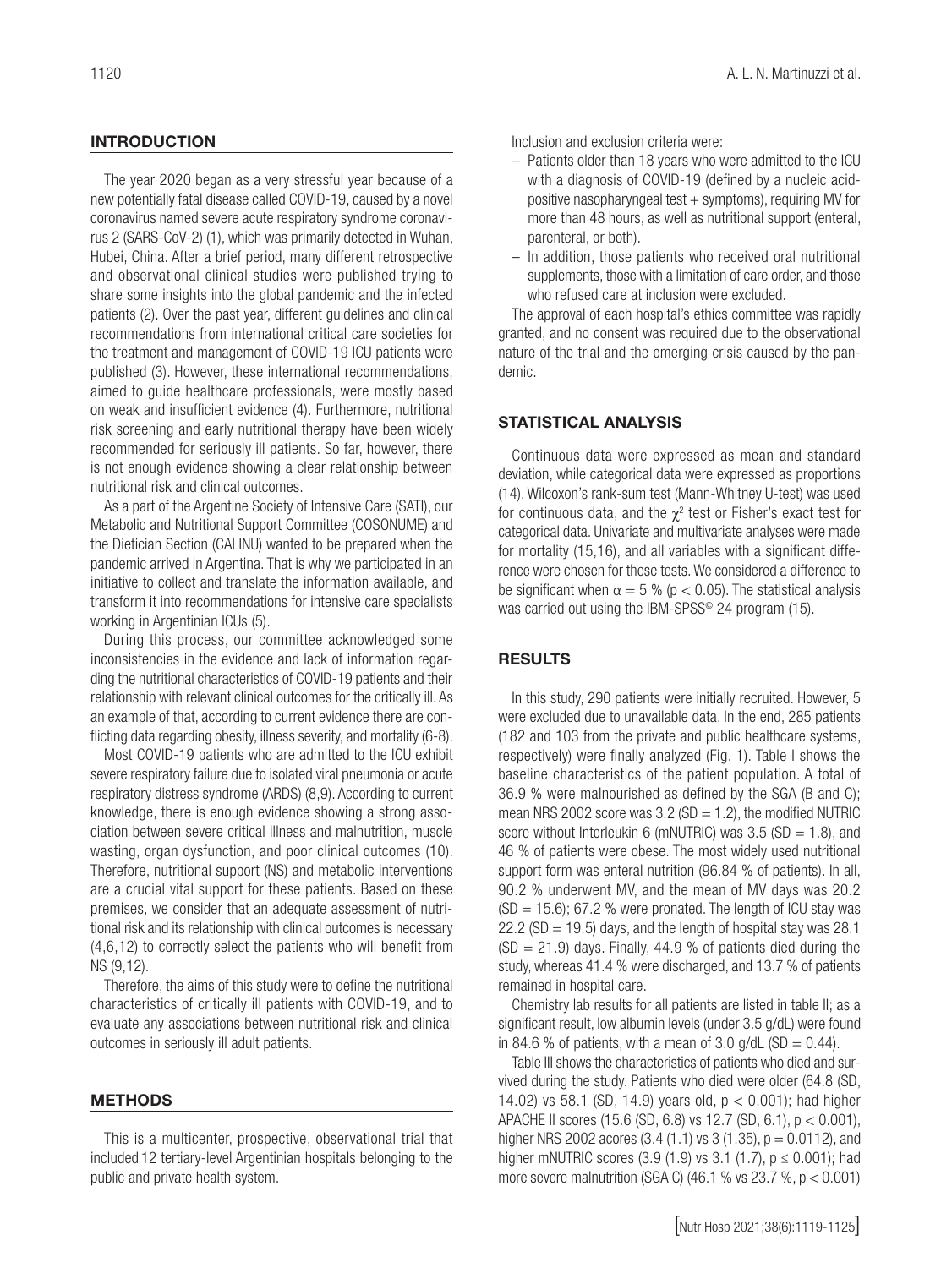

#### Figure 1.

Consort flow diagram; 5 excluded due to missing data; 285 patients were analyzed. CABA: Ciudad Autónoma de Buenos Aires.

and had more comorbidities as measured by CCI (2.5 (SD, 2.3) vs 1.9 (SD, 2.3),  $p = 0.045$ ). Albumin presented significantly lower levels in the group of patients who died (2.9 (0.42) vs 3.1  $(0.46)$ ,  $p = 0.015$ ). These also had less mechanical ventilation  $(16.6 (SD, 11.6)$  vs 20.5 (SD, 16.8) days,  $p = 0.034$ ) and shorter hospital lengths of stay (21.2 (SD, 21.5) vs 33.4 (SD, 20), p < 0.001). There was no difference in deaths between referring health care systems (private vs public), or when comparing obese vs non-obese patients.

Univariate and multivariate analyses were made for ICU mortality (Table IV). The variables for the analysis were chosen according to the results of the population study (Table III). Patients with APACHE II over 20 were more likely to die during their ICU stay (OR  $= 2.14$ ; 95 % confidence interval (CI)  $= 1.09$  to 4.23;  $p = 0.027$ ; also patients older than 70 years (OR = 2.29;  $Cl = 1.31$  to 4;  $p = 0.036$ ), patients admitted from the ER  $(OR = 1.76; Cl = 1.00$  to 3.09;  $p = 0.048$ ), patients whose nutritional support was initiated after 48 h ( $OR = 1.16$ ;  $Cl = 1.04$ to 1.3;  $p = 0.008$ ), and patients with SGA B or C (OR = 2.83;  $Cl = 1.63$  to 4.9;  $p \le 0.001$ ), with NRS-2002 of 3 or more  $(OR = 2.14; Cl = 1.15$  to 3.99;  $p = 0.0162$ ), and with a mNUTRIC score of 5 or more (without IL-6) (OR =  $1.3$ ; CI =  $1.12$  to  $1.5$ ;  $p < 0.01$ ). After the multivariate analysis, SGA B or C was an independent factor for dying in the ICU ( $OR = 2.13$ ;  $Cl = 1.11$  to 4.06;  $p = 0.0221$ ), as was a NRS-2002 of 3 or more (OR = 2.25;  $Cl = 1.01$  to 5.01;  $p = 0.046$ ).

#### **DISCUSSION**

To our knowledge, this is the first Latin American observational study aiming to evaluate the nutritional status of 285 COVID-19 critically ill patients. The main finding of our study was that malnutrition as assessed with SGA, and risk of malnutrition as assessed with the NRS-2002 are independent factors for inhospital mortality. Similarly to several other works, we showed that ICU patients with malnutrition have the worst outcome (11,12). Also, sarcopenic patients have the worst outcome in the ICU (13-19). But this work is the first one assessing nutritional risk and malnutrition in COVID-19 patients. The mNUTRIC score was also calculated in this study, and showed significant differences between surviving vs non-surviving patients. These findings, after running the univariate and multivariate analyses, lost their significance.

Another important finding was that the higher the Apache II score  $(> 20)$ , the higher the mortality among COVID-19 ICU patients, as is observed in non-COVID-19 patients (15-20). Unfortunately, we were unable to determine the SOFA score as a tool to assess organ dysfunction.

Also, CCI was found to be significantly higher in non-surviving patients, meaning that this group of patients had more chronic diseases than surviving patients. In the same way, when comparing comorbidities, we found that non-surviving patients were more likely to have 2 or more comorbidities.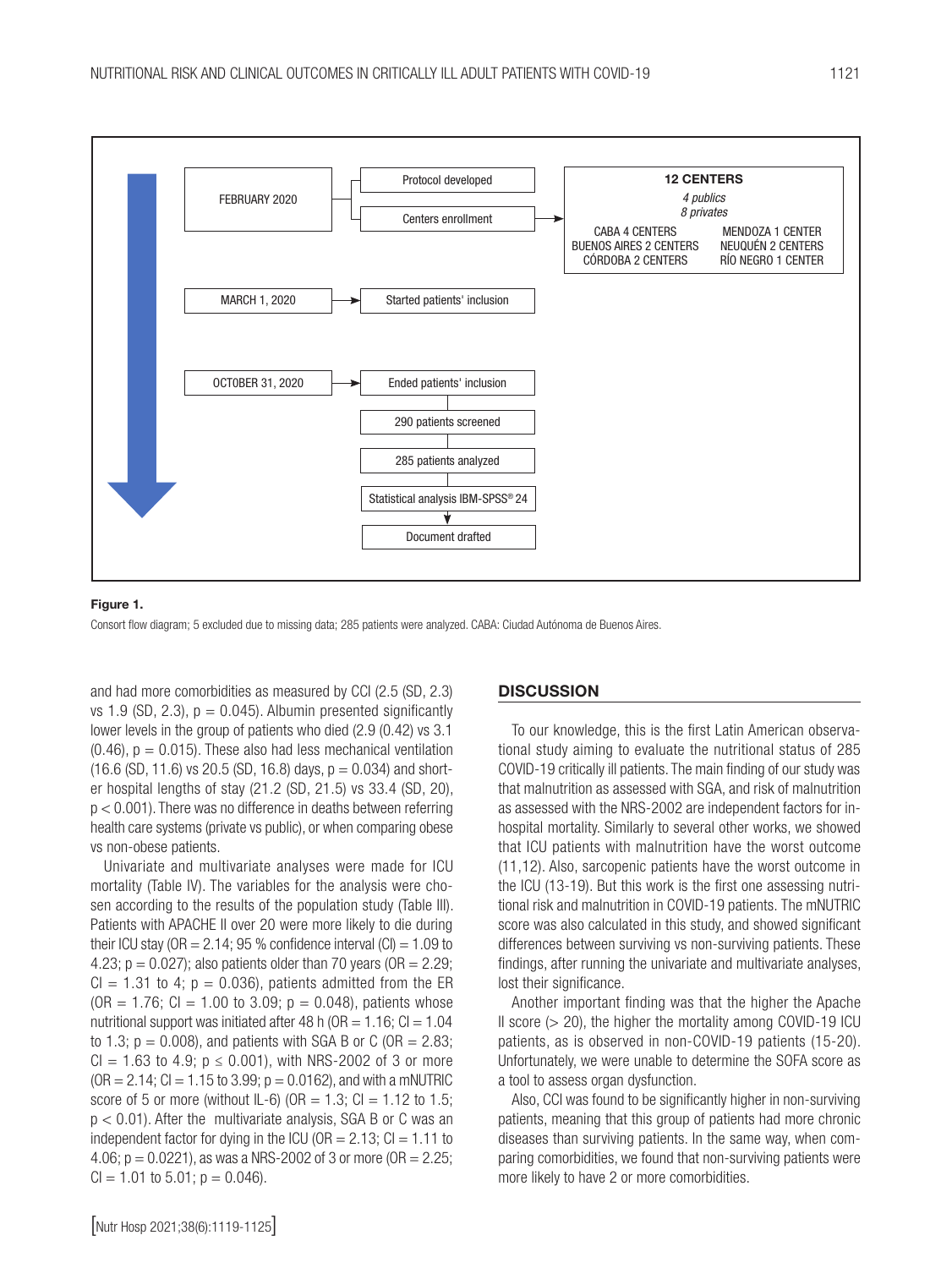| 1122 | A. L. N. Martinuzzi et al. |
|------|----------------------------|
|      |                            |
|      |                            |

| of the population                   |                         |  |  |  |  |
|-------------------------------------|-------------------------|--|--|--|--|
|                                     | All cases ( $n = 285$ ) |  |  |  |  |
| Age (SD), years                     | 61.24 (14.6)            |  |  |  |  |
| <b>APACHE II</b>                    | 14.2(6.6)               |  |  |  |  |
| Origin                              |                         |  |  |  |  |
| Ward                                | 47.1 %                  |  |  |  |  |
| Emergency room                      | 33.5 %                  |  |  |  |  |
| Other center                        | 19.4 %                  |  |  |  |  |
| Gender (male), n %                  | N 67.0 %                |  |  |  |  |
| <b>Charlson Comorbidity Index</b>   | 2.3(2.3)                |  |  |  |  |
| Health care system<br>Private       | 63.9%                   |  |  |  |  |
| Public                              | 36.1 %                  |  |  |  |  |
| COPD/asthma                         | 10.9%                   |  |  |  |  |
| Oncologic                           | 8.1%                    |  |  |  |  |
| <b>HBP</b>                          | 51.2%                   |  |  |  |  |
| DM                                  | 25.3 %                  |  |  |  |  |
| <b>CKD</b>                          | 9.1%                    |  |  |  |  |
| 2 comorbidities or more             | 28.4 %                  |  |  |  |  |
| <b>HBP</b>                          | 92.4%                   |  |  |  |  |
| Obesity/overweight                  | 84.8%                   |  |  |  |  |
| DM                                  | 63.3 %                  |  |  |  |  |
| <b>CKD</b>                          | 27.8%                   |  |  |  |  |
| COPD/asthma                         | 25.3 %                  |  |  |  |  |
|                                     | 22.8%                   |  |  |  |  |
| Oncologic                           |                         |  |  |  |  |
| NRS 2002 (SD)<br>mNUTRIC score (SD) | 3.2(1.2)                |  |  |  |  |
| SGA                                 | 3.5(1.8)                |  |  |  |  |
| ND                                  | 7.4%                    |  |  |  |  |
| Category A                          | 55.8%                   |  |  |  |  |
| В                                   | 35.8 %                  |  |  |  |  |
| C                                   | 1.1%                    |  |  |  |  |
| Weight, kg                          | 89.6 (22.2)             |  |  |  |  |
| Height, cm                          | 169.4 (8.4)             |  |  |  |  |
| BMI, kg·m <sup>-2</sup>             | 31.2(7.4)               |  |  |  |  |
| <b>BMI</b> condition                |                         |  |  |  |  |
| Low weight<br>Normal                | 13.7 %                  |  |  |  |  |
| Overweight                          | 40.4 %                  |  |  |  |  |
| Obese                               | 46.0 %                  |  |  |  |  |
| ΜV                                  | 90.2%                   |  |  |  |  |
| MV days                             | 20.6 (15.6)             |  |  |  |  |
| Quartile MV days                    |                         |  |  |  |  |
| $0-14$ days                         | 44.2%                   |  |  |  |  |
| 15-28 days<br>29-42 days            | 32.5 %<br>12.0 %        |  |  |  |  |
| 43 days or more                     | 11.2 %                  |  |  |  |  |
| Prone                               | 67.2 %                  |  |  |  |  |
| Type of NS                          |                         |  |  |  |  |
| TPN                                 | $1.85\%$ (n = 5)        |  |  |  |  |
| $CPN + EN$                          | 1.41 % $(n = 4)$        |  |  |  |  |
| EN                                  | $96.84 \%$ (n = 276)    |  |  |  |  |
| Time to NS (days)                   | $2.58 \pm 3.92$         |  |  |  |  |
| ICU NS days                         | $20.11 \pm 19.65$       |  |  |  |  |
| <b>ICU LOS</b>                      | 22.2 (19.5)             |  |  |  |  |
| Hospital LOS                        | 28.1 (21.9)             |  |  |  |  |
| 28-day mortality                    | 36.5 %                  |  |  |  |  |
| Results                             |                         |  |  |  |  |
| Death<br>Discharged                 | 44.9%<br>41.4 %         |  |  |  |  |
| Rehabilitation center               | 3.5 %                   |  |  |  |  |
| Continued in ICU                    | 10.2 %                  |  |  |  |  |

Table I. Baseline characteristics

*SD: standard deviation; HBP: high blood pressure; DM: diabetes* mellitus; *CKD: chronic kidney disease; COPD: chronic obstructive pulmonary disease; SGA: subjective global assessment; ND: no data; BMI: body mass index; MV: mechanical ventilation; NS: nutritional support; TPN: total parenteral nutrition; CPN: complementary parenteral nutrition; EN: enteral nutrition; LOS: length of stay; MV: mechanical ventilation; ICU: intensive care unit; cm: centimeters; kg: kilograms.*

Table II. Lab test results on admission

|                                  | $\mathsf{n}$ | Mean (SD)     |
|----------------------------------|--------------|---------------|
| C-reactive protein (mg/dL)       | 90           | 42.6 (70.7)   |
| Albumin (g/dL)                   | 136          | 3.0(0.44)     |
| Albumin $<$ 3.5 g/dL             | 136          | 84.6 %        |
| Total cholesterol (mg/dL)        | 86           | 170.3 (58.3)  |
| Triglycerides (mg/dL)            | 83           | 237.6 (137.5) |
| AST (U/L)                        | 184          | 77.9 (297)    |
| ALT (U/L)                        | 184          | 83.9 (139)    |
| ALP (alkaline phosphatase) (U/L) | 175          | 144.2 (111.2) |
| Total bilirubin (mg/dL)          | 157          | 0.74(0.76)    |
| Conjugated bilirubin (mg/dL)     | 127          | 0.55(0.75)    |
| Urea (mg/dL)                     | 214          | 41.5 (46.5)   |
| Creatinine (mg/dL)               | 211          | 1.2 (1.04)    |
| Plasma phosphorus (mg/dL)        | 136          | 3.6(1.5)      |
| Plasma magnesium (mg/L)          | 146          | 2.2(0.42)     |

In our cohort of COVID-19 patients, those who were obese did not show an increased mortality rate in the ICU. As of now, there is conflicting evidence regarding obese patients in the ICU and mortality (21,26). The prevalence of obesity in critically ill patients reported by different cohort studies in Argentina ranges from 10 % to 25 % (27,29). In the present study, the prevalence of obesity is 46 %, indicating that obese patients may be more likely to have a severe form of COVID-19, but we did not find any statistically higher mortality associated with obesity. In a recently published study, obese COVID-19 patients have more commonly fever than non-obese patients, but there were no differences in inflammatory markers, ICU stay, length of mechanical ventilation, or mortality (30). Also, as described by Akinnussi (31), we found that, paradoxically, critically ill obese patients had lower mortality, fewer days in MV, and shorter ICU stay when compared to non-obese patients. In contrast, the meta-analysis made by Jun Yang et al. (7) analyzed 6 retrospective observational studies, only using the BMI tool to determine obesity; however, body composition is perhaps more important than weight and its relation to height squared in determining nutritional risk. None of the published papers described if those COVID-19 obese patients were sarcopenic or not, but this does not prevent meta-analyses on BMI from affirming (32) a relationship between nutritional risk and mortality in association with this poor tool for describing body composition (33,34).

The main laboratory finding in our study was that 84.7 % of COV-ID-19 patients had low plasma albumin levels (< 3.5 g/dL) (35), and that patients who died had lower levels when compared to those who survived  $(2.9 \text{ (SD} = 0.42) \text{ vs } 3.1 \text{ (SD} = 0.46)$ ,  $p = 0.015$ ). As we know from previous data related to the critical care general population, albumin is more closely associated with inflamma-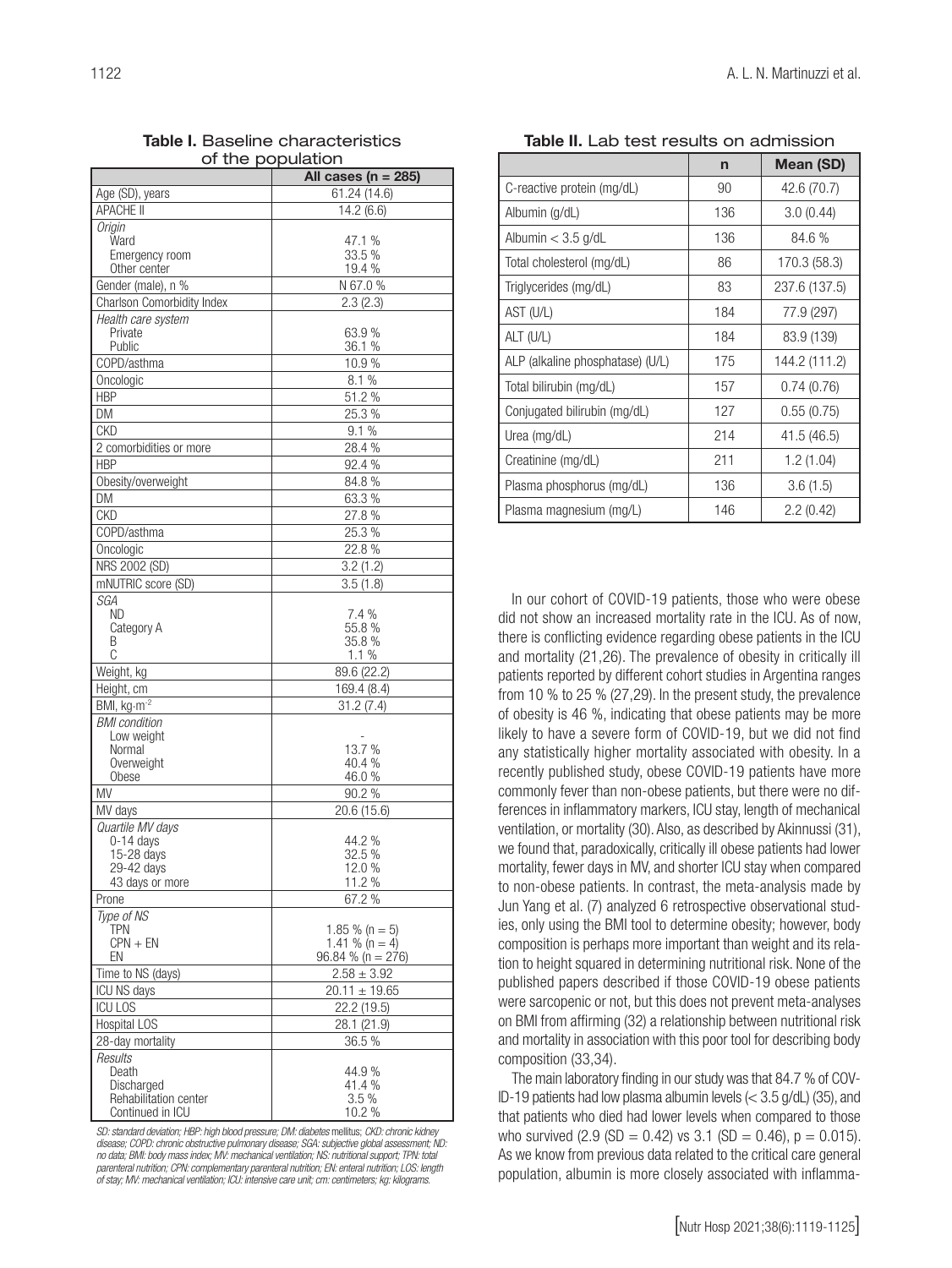|                               |                     | ັ                |         |
|-------------------------------|---------------------|------------------|---------|
|                               | <b>Discharged</b>   | <b>Death</b>     | p-value |
|                               | alive ( $n = 118$ ) | $(n = 26)$       |         |
| Age (SD), years               | 58.1 (14.9)         | 64.8 (14.02)     | < 0.001 |
| <b>APACHE II</b>              | 12.7(6.1)           | 15.6 (6.8)       | < 0.001 |
| Origin                        |                     |                  |         |
| Ward                          | 52.4 %              | 40.5 %           | 0.061   |
| Emergency room                | 28.2 %              | 40.5 %           | 0.043   |
| Other center                  | 19.4 %              | 19%              | 0.936   |
| Male                          | 64.4 %              | 66.4%            | 0.767   |
| Female                        | 35.6%               | 33.6%            | 0.742   |
| Charlson<br>Comorbidity Index | 1.9(2.3)            | 2.5(2.3)         | 0.045   |
| Health care system            |                     |                  |         |
| Private ( $n = 150$ )         | 49.4 %              | 50.6%            | 0.64    |
| Public ( $n = 94$ )           | 46.2%               | 53.2 %           |         |
| COPD/asthma                   | 11 %                | 10.2%            | 0.831   |
| Oncologic                     | 6.8%                | 10.2%            | 0.181   |
| <b>HBP</b>                    | 46.6%               | 56.3%            | 0.129   |
| DM                            | 25.4 %              | 22.7 %           | 0.621   |
| <b>CKD</b>                    | 6.8%                | 11.7%            | 0.188   |
| 2 comorbidities               | 35.4 %              | 49.4%            |         |
| or more                       |                     |                  | 0.0269  |
| <b>NRS 2002</b>               | 3(1.35)             | 3.4(1.1)         | 0.0112  |
| mNUTRIC score                 | 3.1(1.7)            | 3.9(1.9)         | < 0.001 |
| SGA                           |                     |                  |         |
| Α                             | 9.4 %               | 6.2              | 0.348   |
| B                             | 66.9%               | 47.7 %           | 0.0024  |
| C                             | 23.7 %              | 46.1 %           | < 0.001 |
| Weight, kg                    | 86.6 (16.2)         | 90.2 (25.3)      | 0.182   |
| Height, cm                    | 168.7 (7.9)         | 169 (9.1)        | 0.78    |
| BMI, kg.m <sup>-2</sup>       | 30.4(5.4)           | 31.3(8.6)        | 0.33    |
| <b>BMI</b> condition          |                     |                  |         |
| Low weight                    | 11.9%               |                  | 0.314   |
| Normal<br>Overweight          | 44.1 %              | 16.4 %<br>39.8 % | 0.495   |
| Obese                         | 44.1 %              | 43.8 %           | 0.962   |
| Albumin, g/dL                 | 3.1(0.46)           | 2.9(0.42)        | 0.015   |
| MV needs                      |                     |                  |         |
| (requirement)                 | 80.5 %              | 97.7 %           | < 0.001 |
| MV days                       | 20.5 (16.8)         | 16.6 (11.6)      | 0.034   |
| Quartile MV days              |                     |                  |         |
| $0-14$ days                   | 46.3                | 51.6             | 0.407   |
| 15-28 days                    | 33.7                | 34.7             | 0.869   |
| 29-42 days                    | 7.4                 | 9.7              | 0.52    |
| 43 days or more               | 12.6                | 4                | 0.0138  |
| Prone position                | 57.9 %              | 69.4%            | 0.061   |
| <b>ICU LOS</b>                | 22.4 (16.8)         | 20.1 (20.7)      | 0.34    |
| <b>Hospital LOS</b>           | 33.4 (20)           | 21.2(21.5)       | < 0.001 |

### Table III. Results of the comparison between patients who died and who were discharged

*SD: standard deviation; HBP: high blood pressure; DM: diabetes* mellitus; *CKD: chronic kidney disease; COPD: chronic obstructive pulmonary disease; SGA: subjective global assessment; ND: no data; BMI: body mass index; MV: mechanical ventilation; LOS: length of stay; MV: mechanical ventilation; ICU: intensive care unit; cm: centimeters; kg: kilograms.*

tion than nutrition (35). Also, in surgical patients in the ICU this finding is related to higher mortality (35-39). In a recent study with COVID-19 hospitalized patients it was shown that hypoalbuminemia occurred on admission in 38.2 %, 71.2 %, and 82.4 % of patients in the non-critically ill, critically ill, and death groups, respectively (40).

ICU and hospital LOS were higher in surviving patients when compared to patients who died; also MV length was higher in surviving patients, and most of the COVID-19 patients died during MV. This suggests that surviving COVID-19 patients require more chronic care, and after initial illness they are prone to suffer from complications; also that deaths are directly associated with COV-ID-19 and its consequences.

The main strength of our study is based on the fact that it was a prospective, multicenter trial focused on nutritional features and relevant clinical outcomes in the critically ill. Moreover, all researchers are ICU physicians and dietitians trained in the nutritional assessment of ICU patients using different tools such as the NRS 2002, SGA, and anthropometric data. Nonetheless, we are aware that our study has several limitations. Ultrasonography or other methods to evaluate muscle mass were not used, and therefore body composition could not be analyzed. Also, caloric and protein intake were not assessed and were not related to clinical outcomes.

# **CONCLUSION**

In the present study, critically ill patients with COVID-19 at risk of malnutrition, and those who were malnourished, had a higher mortality rate. Moreover, these patients showed worse outcomes when compared to those who were not at risk or well nourished. Also, obese patients had a higher risk of more severe forms of COVID-19, although obesity was not associated with increased mortality. Finally, the NSR-2002 and the SGA scores were the most accurate tools to establish nutritional risk and status in critically ill patients with COVID-19. Therefore, according to our findings, patients at nutritional risk require an early and adequate nutritional support intervention. Finally, large scale, well designed randomized controlled trials aimed at evaluating nutrition therapy in high-risk patients are warranted.

### CONFLICT OF INTEREST

Following our ethical obligation as researchers, we must report that Sebastián Chapela has performed as a speaker for NUTRICIA and FRESENIUS KABI, and participated in Advisory Boards for FRESENIUS-KABI. Andrés Martinuzzi works as Medical Director of NUTRIHOME-SA, and has performed as a speaker for FRESENIUS-KABI Argentina. Claudia Elisabeth Kecskes has performed as speaker for NUTRICIA and FRESENIUS KABI. No potential competing interests were reported by the rest of the authors.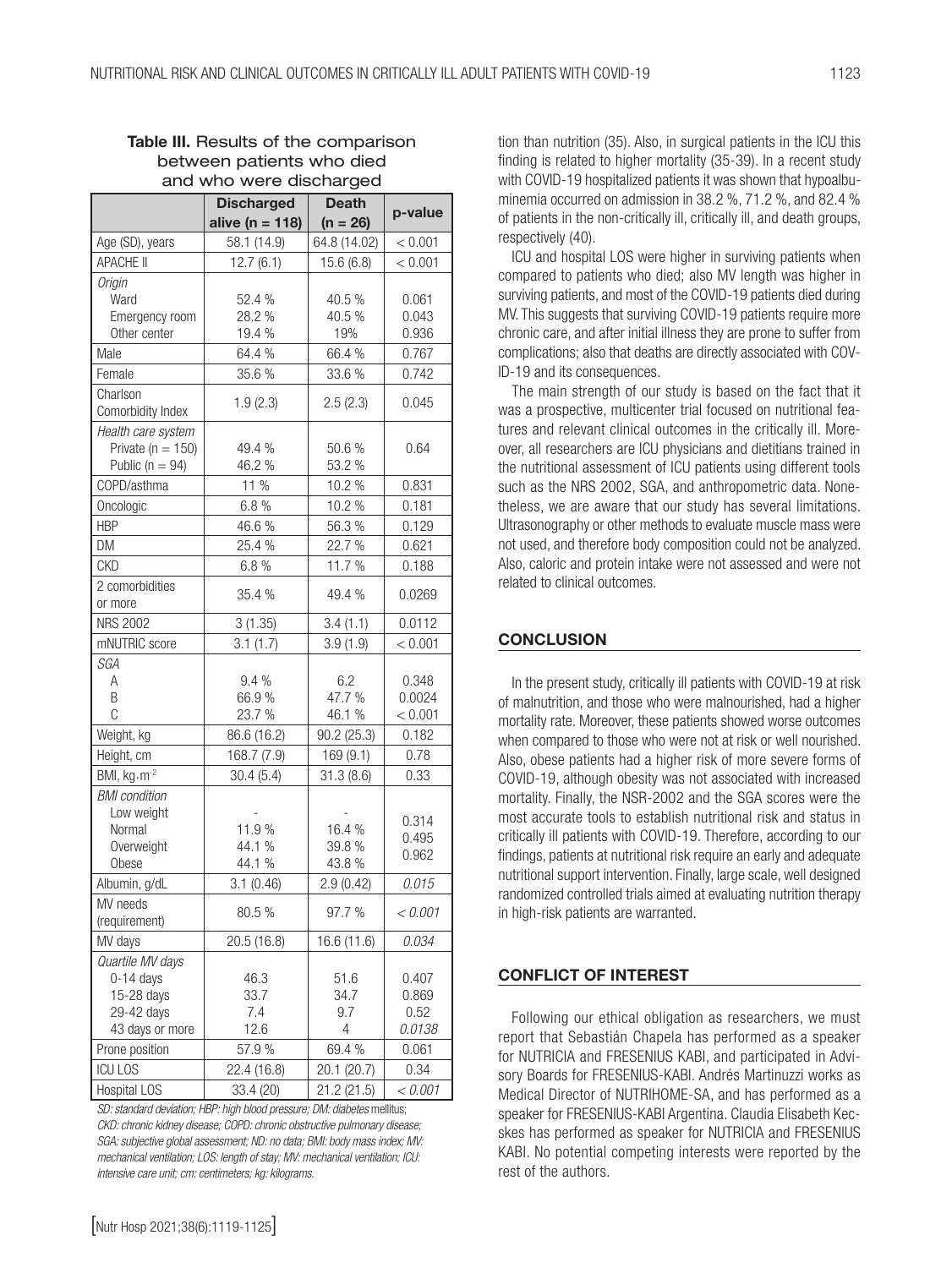|                                              | <b>Univariate</b> |                  |         | <b>Multivariate</b> |                 |         |
|----------------------------------------------|-------------------|------------------|---------|---------------------|-----------------|---------|
| <b>Variable</b>                              | <b>Odds ratio</b> | 95 % CI          | p-value | <b>Odds ratio</b>   | 95 % CI         | p-value |
| $APACHE$ $I > 20$                            | 2.14              | 1.09 to 4.23     | 0.027   | 1.44                | 0.59 to 3.54    | 0.42    |
| 70 years or more                             | 2.29              | 1.31 to 4        | 0.036   | 1.97                | 0.97 to 4.01    | 0.06    |
| Gender male                                  | 1.06              | $0.63$ to $1.8$  | 0.8     | 0.84                | 0.45 to 1.57    | 0.58    |
| Origin ER                                    | 1.76              | 1.00, to 3.09    | 0.048   | 1.7                 | 0.89 to 3.23    | 0.1     |
| Health system                                | 0.90              | 0.54 to 1.51     | 0.7     | 0.72                | $0.37$ to $1.4$ | 0.33    |
| Time to initiate nutrition greater than 48 h | 1.16              | 1.04 to $1.3$    | 0.008   | 1.11                | 0.59 to 2.09    | 0.74    |
| SGA B or C                                   | 2.83              | 1.63 to 4.9      | < 0.001 | 2.13                | 1.11 to 4.06    | 0.0221  |
| NRS 2002: 3 or more                          | 2.14              | 1.15 to 3.99     | 0.0162  | 2.25                | 1.01 to 5.01    | 0.046   |
| mNUTRIC score: 5 or more                     | 1.3               | 1.12 to $1.5$    | < 0.001 | 1.15                | 0.38 to 3.44    | 0.79    |
| Obese                                        | 1.05              | 0.63 to 1.74     | 0.85    | 1.38                | 0.76 to 2.53    | 0.29    |
| <b>Diabetes</b>                              | 1.04              | $0.67$ to $1.6$  | 0.85    | 0.62                | 0.34 to 1.16    | 0.13    |
| COPD                                         | 0.99              | $0.58$ to $1.66$ | 0.96    | 0.77                | 0.35 to 1.69    | 0.52    |
| Hypertension                                 |                   | $0.65$ to $1.55$ | 0.98    | 1.07                | 0.58 to 1.99    | 0.82    |
| Chronic kidney injury                        | 0.95              | 0.55 to 1.64     | 0.85    | 1.12                | 0.48 to 2.6     | 0.78    |
| Oncologic                                    | 0.79              | 0.46 to 1.36     | 0.39    | 0.94                | 0.39 to 2.23    | 0.89    |

Table IV. Univariate and multivariate analysis of ICU mortality

*CI: confidence interval; SGA: subjective global assessment; ER: emergency room; COPD: chronic obstructive pulmonary disease.*

#### **REFERENCES**

- 1. Andersen KG, Rambaut A, Lipkin WI, Holmes EC, Garry RF. The proximal origin of SARS-CoV-2. Nat Med 2020;26(4):450-2. DOI: 10.1038/s41591- 020-0820-9
- 2. Yu C, Lei Q, Li W, Wang X, Liu W, Fan X, et al. Clinical Characteristics, Associated Factors, and Predicting COVID-19 Mortality Risk: A Retrospective Study in Wuhan, China. Am J Prev Med 2020;59(2):168-75. DOI: 10.1016/j.amepre.2020.05.002
- 3. Zhang L, Liu Y. Potential interventions for novel coronavirus in China: A systematic review. J Med Virol 2020;92(5):479-90. DOI: 10.1002/jmv.25707
- 4. Zhang H, Liao YS, Gong J, Liu J, Xia X, Zhang H. Clinical characteristics of coronavirus disease (COVID-19) patients with gastrointestinal symptoms: A report of 164 cases. Dig Liver Dis 2020;52(10):1076-9. DOI: 10.1016/j. dld.2020.04.034
- 5. Martinuzzi A, Magnífico L, Asus N, Cabana L, Kecskes C, Lipovestky F. Recomendaciones respecto al manejo nutricional de pacientes COVID-19 admitidos a Unidades de Cuidados Intensivos. Rev Argetina Ter Intensiva 2020;38(Supl 1):28-35.
- 6. Li X, Xu S, Yu M, Wang K, Tao Y, Zhou Y, et al. Risk factors for severity and mortality in adult COVID-19 inpatients in Wuhan. J Allergy Clin Immunol 2020;146(1):110-8. DOI: 10.1016/j.jaci.2020.04.006
- 7. Yang J, Hu J, Zhu C. Obesity aggravates COVID-19: A systematic review and meta-analysis. J Med Virol 2020;93(1):257-61. DOI: 10.1002/jmv.26237
- 8. Puthucheary ZA, Astin R, McPhail MJW, Saeed S, Pasha Y, Bear DE, et al. Metabolic phenotype of skeletal muscle in early critical illness. Thorax 2018;73(10):926-35. DOI: 10.1136/thoraxjnl-2017-211073
- 9. Thibault R, Seguin P, Tamion F, Pichard C, Singer P. Nutrition of the COVID-19 patient in the intensive care unit (ICU): A practical guidance. Crit Care 2020;24(1):1-8. DOI: 10.1186/s13054-020-03159-z
- 10. Caccialanza R, Laviano A, Lobascio F, Montagna E, Bruno R, Ludovisi S, et al. Early nutritional supplementation in non-critically ill patients hospitalized for the 2019 novel coronavirus disease (COVID-19): Rationale and feasibility of a shared pragmatic protocol. Nutrition 2020;74:110835. DOI: 10.1016/j. nut.2020.110835
- 11. Mogensen KM, Horkan CM, Purtle SW, Moromizato T, Rawn JD, Robinson MK, et al. Malnutrition, Critical Illness Survivors, and Postdischarge Outcomes: A Cohort Study. J Parenter Enter Nutr 2018;42(3):557-65. DOI: 10.1177/0148607117709766
- 12. Lew CCH, Yandell R, Fraser RJL, Chua AP, Chong MFF, Miller M. Association between Malnutrition and Clinical Outcomes in the Intensive Care Unit: A Systematic Review. J Parenter Enter Nutr 2017;41(5):744-58. DOI: 10.1177/0148607115625638
- 13. Jaitovich A, Dumas CL, Itty R, Chieng HC, Khan MMHS, Naqvi A, et al. ICU admission body composition: Skeletal muscle, bone, and fat effects on mortality and disability at hospital discharge - A prospective, cohort study. Crit Care 2020;24(1):566. DOI: 10.1186/s13054-020-03276-9
- 14. DeAndrade J, Pedersen M, Garcia L, Nau P. Sarcopenia is a risk factor for complications and an independent predictor of hospital length of stay in trauma patients. J Surg Res 2018;221:161-6. DOI: 10.1016/j.jss.2017.08.018
- 15. Ji Y, Cheng B, Xu Z, Ye H, Lu W, Luo X, et al. Impact of sarcopenic obesity on 30-day mortality in critically ill patients with intra-abdominal sepsis. J Crit Care 2018;46:50-4. DOI: 10.1016/j.jcrc.2018.03.019
- 16. Looijaard WGPM, Dekker IM, Stapel SN, Girbes ARJ, Twisk JWR, Oudemans-van Straaten H, et al. Skeletal muscle quality as assessed by CT-derived skeletal muscle density is associated with 6-month mortality in mechanically ventilated critically ill patients. Crit Care 2016;20(1):386. DOI: 10.1186/ s13054-016-1563-3
- 17. Matsubara Y, Matsumoto T, Aoyagi Y, Tanaka S, Okadome J, Morisaki K, et al. Sarcopenia is a prognostic factor for overall survival in patients with critical limb ischemia. J Vasc Surg 2015;61(4):945-50. DOI: 10.1016/j.jvs.2014.10.094
- 18. Weijs PJM, Looijaard WGPM, Dekker IM, Stapel SN, Girbes AR, Oudemans-van Straaten HM, et al. Low skeletal muscle area is a risk factor for mortality in mechanically ventilated critically ill patients. Crit Care 2014;18(1):1-7. DOI: 10.1186/cc13189
- 19. Puthucheary ZA, Rawal J, McPhail M, Connolly B, Ratnayake G, Chan P, et al. Acute skeletal muscle wasting in critical illness. JAMA - J Am Med Assoc 2013;310(15):1591-600. DOI: 10.1001/jama.2013.278481
- 20. Wagner D, Draper E. APACHE II, and Medicare reimbursement. Health Care Financ Rev 1984:92-105.
- 21. Pepper DJ, Sun J, Welsh J, Cui X, Suffredini AF, Eichacker PQ. Increased body mass index and adjusted mortality in ICU patients with sepsis or septic shock : a systematic review and meta-analysis. Crit Care 2016;20(1):181. DOI: 10.1186/s13054-016-1360-z
- 22. Pickkers P, De Keizer NF, Dusseljee J, Weerheim D, Hoeven JG Van Der, Peek N. Body Mass Index Is Associated With Hospital Mortality in Critically III Patients: An Observational Cohort Study. Crit Care Med 2013;41(8):1878-84. DOI: 10.1097/CCM.0b013e31828a2aa1